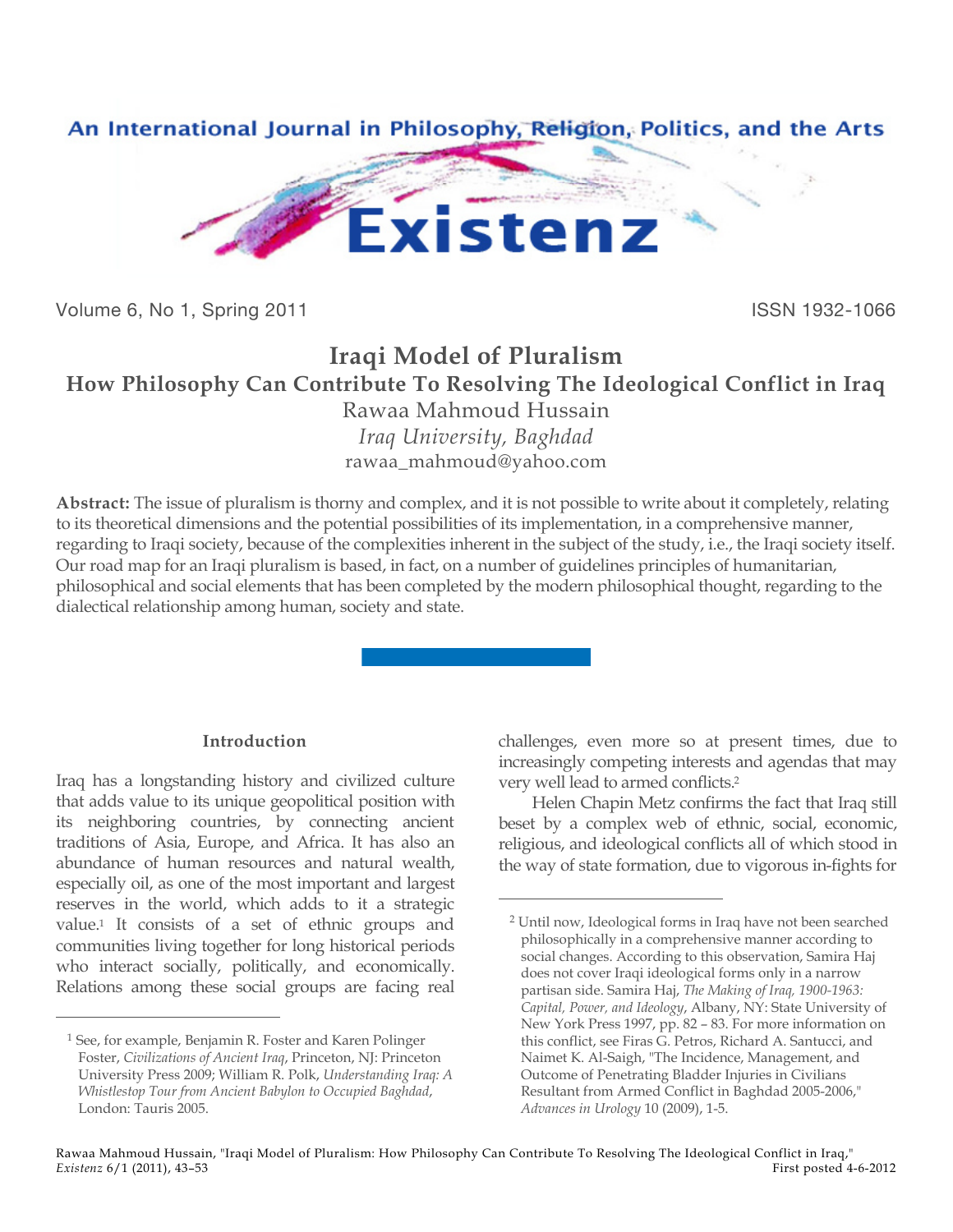places and leverage in the emerging state structure.3 Thus, the problem of conflicting ideologies in Iraq requires precise analyses to develop meaningful strategies for conflict resolution, one of which is presented here as an attempt to submit an Iraqi model of pluralism that might lead to establish an understanding for developing a new social contract in Iraq.

### **Pluralism—Preliminary Observations For An Iraqi Theory**

Before starting the attempt of theorizing an Iraqi pluralism, it is necessary to boot a reference to some basic philosophical concepts related to pluralism.4

Pluralism can be described, perceived, conceptualized and evaluated variously in nonconvergent ways, because it has a long historical pedigree. One of its important issues is the Kantian distinction between the content of our experiences and the conceptual schemes content dualism. However, once it was accepted that there was a distinction to be drawn between the data of experience and the conceptual principles of organizing and conceptualizing them, it was easy to accept that there could be more than one system or scheme or organization. 5

When using the expression of "pluralistic world," the meaning of it is civilizational pluralism, or the phenomena of co-existing civilizations on our plant. It is neither defined by biological characteristics—among them race, gender, or any other physical differences nor a pluralism determined by an individual's or a community's geographical location on the globe. "The presence of pluralism since the dawn of history constitutes what some call an 'ordered heterogeneity'; homogeneity, in its modern forms especially, representing authoritarian or media—imposed cultural monisms, is fatal for a pluralistic world. Civilizational pluralism is a celebration of difference."6

While legal pluralism provides a powerful counter to our dominant comprehensions of constitutional law. Its challenge to the liberal legalist assumptions of coherence and effectiveness significantly undermines rights constitutionalism's claims to act as an instrument of social reform. The legal pluralism goes beyond epistemological critique, and also provides us with a sound explanatory basis of the relationship between rights constitutionalism and private power. The failures of the instrumental effectiveness of law can be compensated by its symbolic effectiveness. Legal pluralism's explanatory strengths rest in showing how the paradigmatic debate brings to the surface a politics of definition of law.7

The hypothesis of Philippe de Lara of pluralism is that the newcomer to build pluralism expresses a transformation of "the public space"; this transformation is often characterized in terms of identity politics, and expression that indicates something new, but not always afford to put this novelty. It is a transformation of political culture does not like the central features, or a new experience of the relationship between the state and civil society. Pluralism theories, that's to say in several senses, some are clear and defined other are richer but more obscure. It is possible to order this retaining variety in one side, the pluralism of policy, and the other is pluralism of values. Precisely and limited, the political pluralism is the idea that citizen must have the plurality of opinion; therefore pluralism is the basic form of parties and institutions that accompany it; such as freedom of conscience and parliamentarism. The idea is that the vocation of representative government is representing the plurality of interests, enterprises and the forms of life that make the society.8

It can be seen that pluralism pervades our lives. We find ourselves in a world in which there is a plurality of different religious, philosophical, ethical and cultural beliefs. Pluralism is not a new phenomenon,

 $\overline{a}$ 

<sup>3</sup> Helen Chapin Metz, *Iraq: A Country Study*, Washington, DC: Government Printing Office 1990, p. 54.

<sup>4</sup> See earlier reflections on the necessary principles for formation of an Islamic theory of pluralism in Rawaa Mahmoud Hussain, "Al-Ta'adudia—Muĥawala fi al-Naqd wa al-T'asiel al-Islami, (Pluralism—an Essay in the Islamic Critique and Fundamentalization)," *Bulletin of Islamic University–Baghdad* 23/1 (2009), 411-48.

<sup>5</sup> Maria Baghramian, "On the Plurality Conceptual Schemes," in Maria Baghramian and Attracta Ingram, *Pluralism: The Philosophy and Politics of Diversity*, London/New York: Routledge 2000, p. 44. [Henceforth cited as *PCS*]

<sup>6</sup> Victor Segesvary, *Dialogue of Civilizations: An Introduction to Civilizational Analysis*, Lanham, MD: University Press of America, 2000, pp. 1-2.

<sup>7</sup> Gavin W. Anderson, *Constitutional Rights after Globalization*, Oxford/Portland, OR: Hart Publishers 2005, p. 99.

<sup>8</sup> Philippe de Lara, "Pluralisme de quoi?" in *Le pluralisme des valeurs: entre particulier et universel*, eds. Anne-Marie Dillens, Hélé Beji, et al, Bruxelles: Publications des Faculteés universitaires Saint-Louis 2003, pp. 54-55.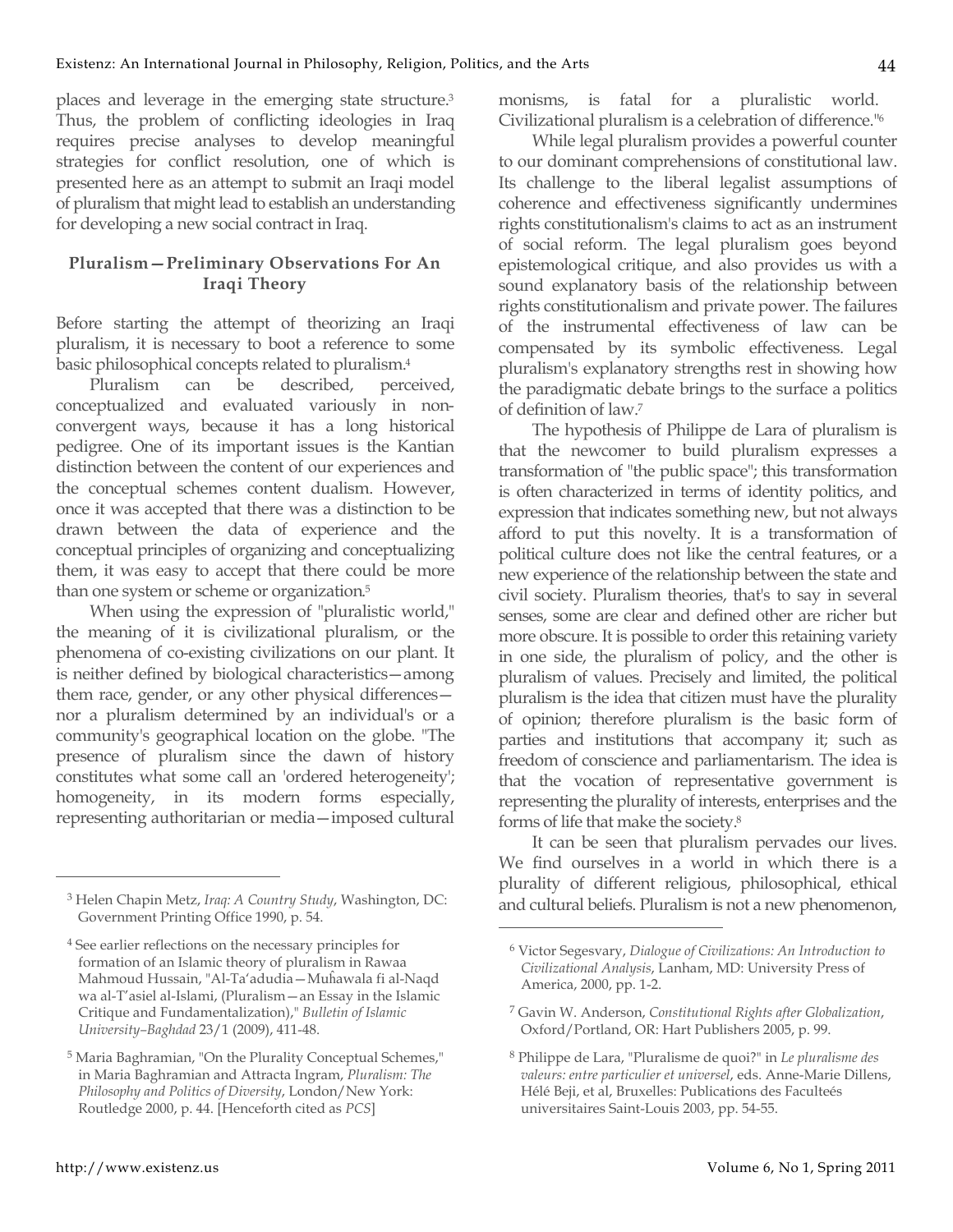nor indeed one that separates contemporary Western societies from others, in the past or now. What is new is the development and spread pluralism in the world of ideas. Discussions of pluralism are engaged with the collapse of old certainties in philosophical, ethical, and scientific principles, which has been instrumental in motivating the intellectual examination of pluralism. Science, in particular, has played a leading role in this development. The problems of pluralism are not merely abstract philosophical problems. Pluralism, as social fact, presents us with a variety of different and often-conflicting beliefs, values, and ways of life (*PCS* 1, 3). The fact is that pluralism, as a philosophical, political and social theme, comes in the context of modernist thought, which has reinforced the subjective value against the social production and institutions, family, school, state and others.

The modernity of individual requires a special experience to be deeply comprehended because individuality and modernity are closely linked. The citizen himself is an individual, a person (and not necessarily the man himself), who lives at the intersection of social structures (family and religious groups), an integrated suite of differentiated cultural spheres, where the individual is the smallest unit of social reproduction. Joining together shapes life organization imperatively and subjectively. The appropriation of such abstract concepts shapes one's worldviews and provides a basis for knowledge that put an individual within one's range of action.<sup>9</sup> Modernity considers individual human beings as the fundamental bearers of moral status, and their natural condition is one of liberty and equality. It is with respect to their liberty that all are equal in such way.10

The importance of recognition has been intensified and modified by the new understanding of individual identity that emerges at the end of the eighteenth century. It is an individualized identity; and one way of describing it is to see its starting point in the eighteenthcentury notion that human beings are endowed with a moral sense, an intuitive feeling for what is right and wrong. The original point of this idea was, in particular, a matter of calculating consequences those concerned with divine reward and punishment. The idea was that understanding right and wrong was not a matter of dry calculation; but was anchored in human feelings. Morality has, in a sense, a voice within. This crucial feature of human life is its fundamentally dialogical character. We become full human agents, hence of defining our identity, and capable of understanding ourselves, through our acquisition of rich human languages of expression. In other words, we define ourselves, including the languages of art, of gesture, of love, and the like. Such modes of expression are acquired due to one's need of defining language for personal use.11

That is to say,

 $\overline{a}$ 

the development of the modern notion of identity, has given rise to a politics of difference. There is, of course, a universalist basis to this as well, making for the overlap and confusion between the two. Everyone should be recognized for his or her unique identity. But recognition here means something else. With the politics of equal dignity, what is established is meant to be universally the same, an identical basket of rights and immunities; with the politics of difference, what we are asked to recognize is the unique identity of this individual or group, their distinctness from everyone else. [*PR* 38]

Taylor continues, "the politics of equal dignity is based on the idea that all humans are equally worthy of respect."12

In this context, it could be said that pluralism is a result or a product of the modern thought, which pushes to go beyond many historical complexities based on conceptions of intolerance, narrow-

<sup>9</sup> Ghodsi Hejazi, Pluralismus und Zivilgesellschaft: Interkulturelle Pädagogik in modernen Einwanderungsgesellschaften, Kanada, Frankreich, Bielefeld: Transcript 2009, p. 67. See also Esin Örücü, Diverse Cultures and Official Laws: Multiculturalism and Euroscepticism?, *Utrecht Law Review* 6/ 3 (November 2010), pp. 75-88.

<sup>10</sup> Loren E. Lomasky, "Classical Liberalism and Civil Society," in *Alternative Conceptions of Civil Society*, eds. Simone Chambers and Will Kymlicka, Princeton, NJ: Princeton University Press 2002, p. 52.

<sup>11</sup> Charles Taylor, "The Politics of Recognition," in *Multiculturalism: Examining the Politics of Recognition*, eds. Charles Tayler, Amy Gutmann et al, Princeton, NJ: Princeton University Press 1994, pp. 25-74, here pp. 28, 32. [Henceforth cited as *PR*]

<sup>12</sup> *PR* 41. In the field of ethnic identity formation, Jan Nederveen Pieters indicates that "primordialism is the essentialist view of ethnicity in which ethnic groups are taken as given." See Jan Nederveen Pieters, "Varieties of Ethnic Politics and Ethnicity Discourse," in *The Politics of Difference: Ethnic Premises in a World of Power*, eds. Edwin N. Wilmsen and Patrick A. McAllister, Chicago IL: University of Chicago Press 1996, pp. 25-44, here p. 27.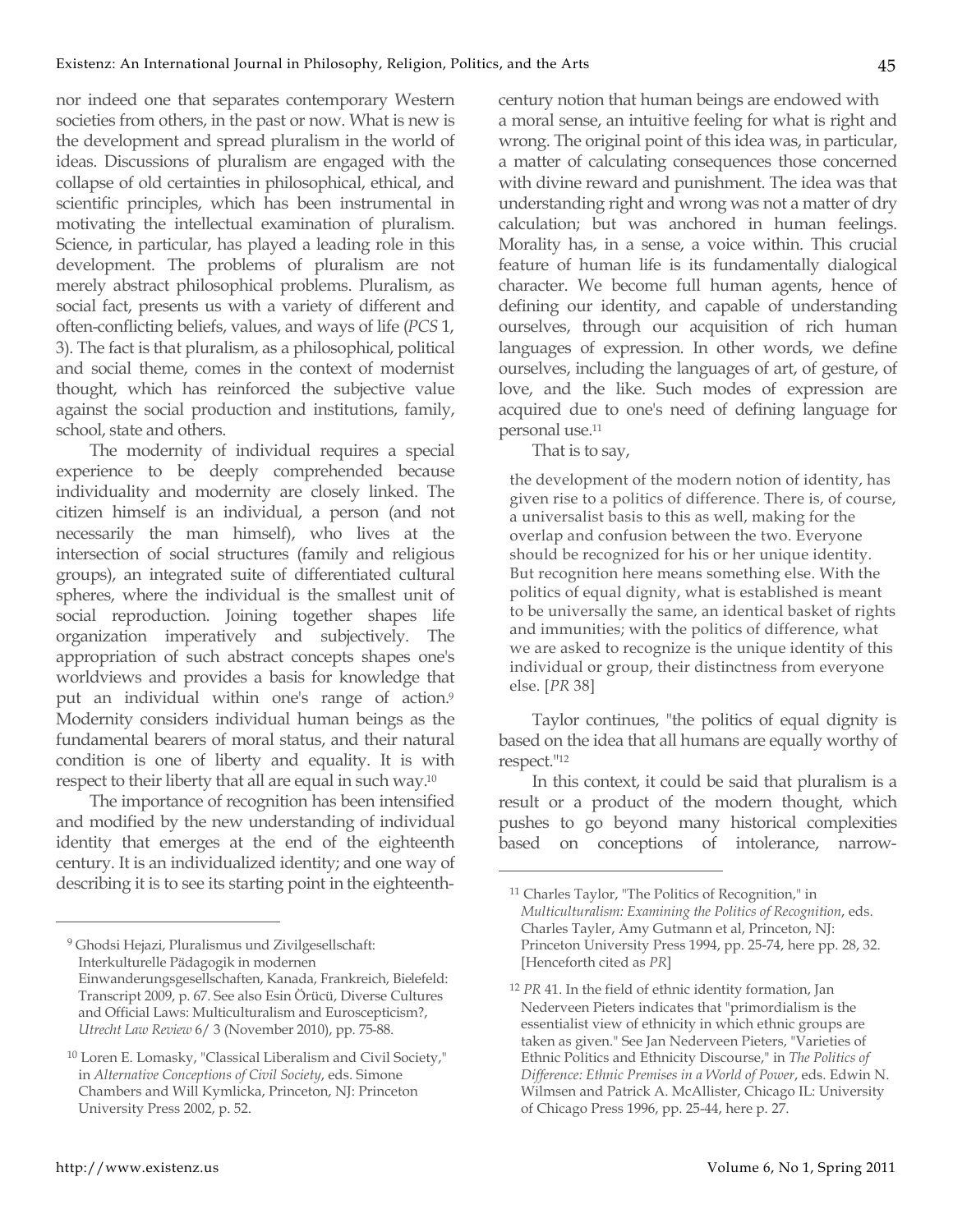mindedness, sectarian wars, and rejection of dialogue. It is a knowledge that helps to overcome what might be called the fanatical of human history. The fact is that pluralism is a culture; but a cultural revolution, which is not related to the individual alone; but is related to the social institutions in general. It is a comprehensive system of individual and social relations, self and other, and subject and object thus becomes an individual and social relationship that is produced within the whole institutions of society.

Jürgen Habermas summarizes deeply the abovementioned ideas as, the

modern constitutes own their existence to a conception found in modern natural law according to which citizens come together voluntarily to from a legal community of free and equal consociates. The constitution puts into effect precisely those rights that those individuals must grant one another if they want to order their life together legitimately by means of positive law. This conception presupposes the notion of individual [subjective] rights and individual legal persons as the bearers of right. While modern law establishes a basis a state-sanctioned relations of inetrsubjective recognition, the rights derived from them protect the vulnerable integrity of legal subjects who are in every case individuals. In the final analysis, it is a question of protecting these individual legal persons, even if the integrity of the individual—in law no less than in morality-depends on relations of mutual recognition remaining intact.13

These concepts relate to the determination of Karl Jaspers' existential philosophy, when he indicates that it means "to catch sight of reality at its origin and to grasp it through the way in which I, in thought, deal with myself—in inner action."14

#### **Pluralism In Iraqi Society—Obstacles**

Indeed, the issue of pluralism is thorny and complex, and it is nearly unattainable to write in a comprehensive manner about its theoretical dimensions and the potential possibilities of implementation in Iraqi society because of the complexities inherent in the subject of the study, i.e., the Iraqi society itself.

When Muhsin al-Musawi refers to the inherent difficulties of writing about the dialectical relationship between culture and power in Iraq, writing about the complex features of pluralism is even more cumbersome. Addressing the relation between culture and power in Iraq, al-Musawi refers to it as a challenge, not only because of its complexity, but also because it is underlying cultural amalgam of antiquity and modernity, ethnic multiplicity and Arabic Islamic centrality. The subject involves a number of things, which include religion, ethnicity, history, social classes, temperament, literature, ideology, art, folklore, political movements and statecraft. All these factors work in convergence and disparity in the dialectics of Iraqi society. Its cradle of ancient civilization was also the center for the Islamic state at its zenith. While of great bearing on lifestyles and collective memory, the past can be manipulated, monumentalized, reinvented, and given a voice toward the goal of reconstituting a civilization and culture. As a matter of relevance, understanding Iraqi culture in its historical formation could have led to a solid understanding of current political realities. Such instance of negligence—and it is more than merely a lapse—for a well-disposed acquaintance with Iraq's positive cultural axis could have led to a deep and thorough reading of its identity beyond political and economic expediency, thereby ensuring a better vision and surely peaceful one.15

If we go back to the ancient history of Iraq for comparison with the current Iraqi situation, and by tracking the status of political relationships in the old Babylonian era, we notice that after the fall of the third dynasty of Ur in 2006 BC, the end of this era was characterized by majority of central rule in Iraq and the

 $\overline{a}$ 

<sup>13</sup> Jürgen Habermas, "Struggles for Recognition in the Democratic Constitutional State," in *Multiculturalism: Examining the Politics of Recognition*, eds. Charles Tayler, Amy Gutmann et al, Princeton, NJ: Princeton University Press 1994, pp. 107-148, here p. 107.

<sup>14</sup> Karl Jaspers, *Philosophy of Existence*, transl. and intr. Richard F. Grabau, Philadelphia, PA: University of Pennsylvania Press 1971, p. 3. It is suitable to compare such ideas of Jaspers with a contemporary definition of philosophy, which is in the following terms: (1) To apprehend reality in man's thinking toward himself; (2) To attempt the communication of every aspect of truth from man to man; (3) To find reality in the primal source. See Karl Jaspers, *Way to Wisdom: An Introduction to Philosophy*, transl. Ralph Manheim, New Haven and London: Yale University Press 1964, p. 13.

<sup>&</sup>lt;sup>15</sup> Muḥsin Ğāsim al-Mūsawi, Reading Iraq: Culture and Power in *Conflict*, New York, NY: I. B. Tauris 2006, pp. 37-40. Stanley Barrett indicates that conflict and power are twins. Whenever situations of large-scale conflict arise, power is front and center. Dramatic displays of power are manifestations of underlying conflict. See, Stanley R. Barrett, *Culture Meets Power*, Westport, CT: Praeger 2002, p. 125.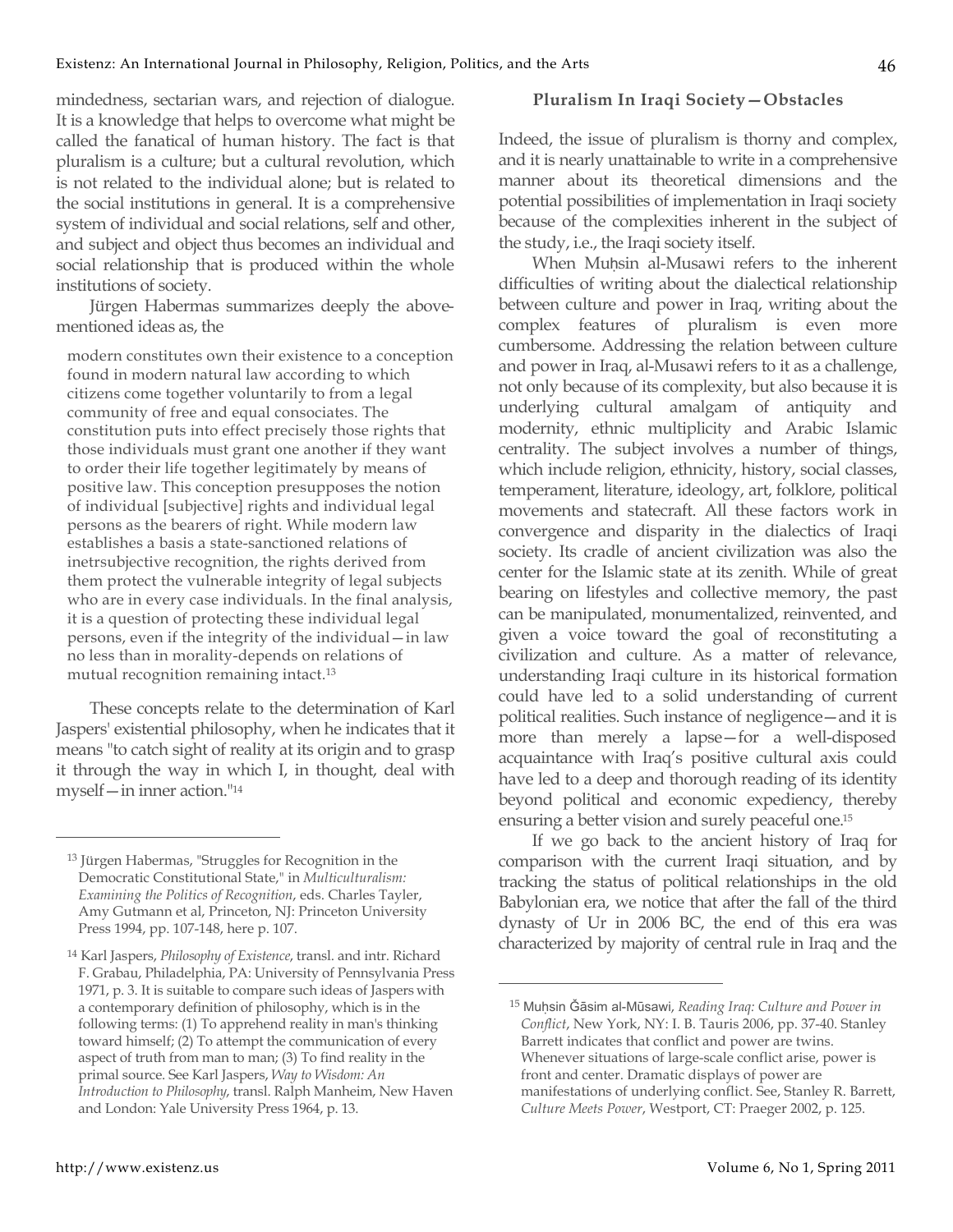beginning of a new era. Its first section lasted nearly two centuries and was marked by the retail division and the rising of many independent states across Mesopotamia; therefore this era is called "City-States II." The political conflict and competition for power ranged among those mini-states to control the region, unify the states, and restore a central role to Iraq. As one of these mini-states grew, it was trying to comprise other states; the other ones rushed to set up other military and political alliances to stand against them and minimize the risks of intrusion. The character of kings and rulers in this period, most of which were from al-Amory clans of the

west, influenced a large following of alliances, since there was more than one alliance distributed from the Arabian Gulf (the sea bottom) and even the Mediterranean Sea (the supreme sea). Thus, we come to comprehend the sarcasm of a messenger in the city of Mari, Tel Hariri, which is currently on the Euphrates River near the Syrian border, when he summarizes this ancient situation:

There is no king who is the strongest one. There are ten or fifteen Kings belonging to Hammurabi, (the King) of Babylon, and the same number follow Reem– Seen, (the King) of Larsa, and the same number follow Abal–Beel, (the King) of Ashnona, and the same number follow Amoot–Abi–Ieel, (the King) of Katana, and twenty kings follow Yarim–Lim, (the king) of Yamkhad.16

This status of fragmentation and division still existed in the Mesopotamia until the last years of Hammurabi's rule, the sixth king of the first Babylonian dynasty. It was one of al-Amory states, which rose in this period and contributed to the political conflict among the mini-states. In his late reign, Hammurabi unified all those states, one after another, establishing a strong state that was based in the city of Babylon, involved all parts of Mesopotamia, and extended its influence to all countries and neighboring provinces. The situation continued even after Hammurabi's death; when decentralization took place. By 1595, Babylon faced a surprised attack from the Hitti army of Asia Minor, which ended the rule of Babylon's dynasty, allowed Kishshi clans to control it, and marked the end of the Babylonian old period that lasted about four centuries (*EIC* 122). Today, is it like yesterday?

#### *The Road Map Of Iraqi Pluralism*

Our road map for an Iraqi pluralism is based on a number of humanitarian, philosophical, and social principles that shape modern philosophical thought concerning the dialectical relationship between humans, society, and State:

*Re-Interpretation Of Religion*. Perhaps one of the most important duties of Iraqi pluralism is to commence the intensive task of re-interpreting religion to become consistent with significant achievements of modern thought.17

Such re-interpretation of religion requires acknowledgment of achievements made by modernist thought with regard to many philosophical, social, and political issues such as tolerance, multiculturalism, dialogue of civilizations, cultures, nationalities, and races. Such re-interpretation cannot be accomplished only within theoretical levels; it must extend to the social dimension of realism. Interpretation is not only for its own sake. It includes the ability to provide effective and dynamic dimensions for implementing change. It is also not constructed just by theories; but with realistic element. Such process of re-interpretation provides the foundation to go beyond traditional problems such as racism, intolerance, narrowmindedness, opposing of other, clash of civilizations, and social exclusion. Ideally replaced by values of enlightenment, new social situation are to be based on such noble human aspirations. Re-interpretation looks like a philosophical treatment of many of the chronic problems that humanity is afflicted by when giving into negative values. Such re-interpretation is based on philosophical, religious, political, social, cultural, and

 $\overline{a}$ 

<sup>&</sup>lt;sup>16</sup> 'Amir Suleiman, "al-'Ilaqat al-Siasia al-Kharjia [Foreign Policies],*" in Mawsou*ʽ*at -*Ḥ*adharat al-Iraq [Encyclopedia of Iraqi Civilization*], Vol. 2, Baghdad: Dar al-Ḥurria lil-Ṭibaʽah 1985, p. 121. [Henceforth cited as *EIC*]

<sup>&</sup>lt;sup>17</sup> The fact is that contemporary Islamic philosophy has achieved important steps in the process of re-interpretation and re-understanding of religion, and this is what I have proved in several writings, see: Rawaa Mahmoud Hussain, *Mushkilat al-Na*ṣ *wa al-'Akl fi al-Falsafa al-Islamia—Dirāsāt Muntakhaba* [*The Problem of Text and Reason in Islamic Philosophy—Selected Studies*], Beirut: Dar Al-Kutub Al-Ilmiyah 2006, pp. 195-290 [henceforth cited as *PTR*]. Rawaa Mahmoud Hussain, *'Ishkaliat al-Hadaţha fi al-Falsafa al-Islamia al-Mu'asira* [*The Problem of Modernity in Contemporary Islamic Philosophy—a Descriptive Study*], Damascus: Dar Azzaman 2010, pp. 167-368. Rawaa Mahmoud Hussain, "Mabd'a al-Taraḥum 'Ind Taha 'Abd al-Rahmān—Madkhal 'Ila al-Tasamuĥ al-Islami [The Principle of Compassion Upon Taha 'Abd al-Rahmān—An Introduction to Islamic Toleration]," *The Islamic University Journal* 2009, pp. 347-60.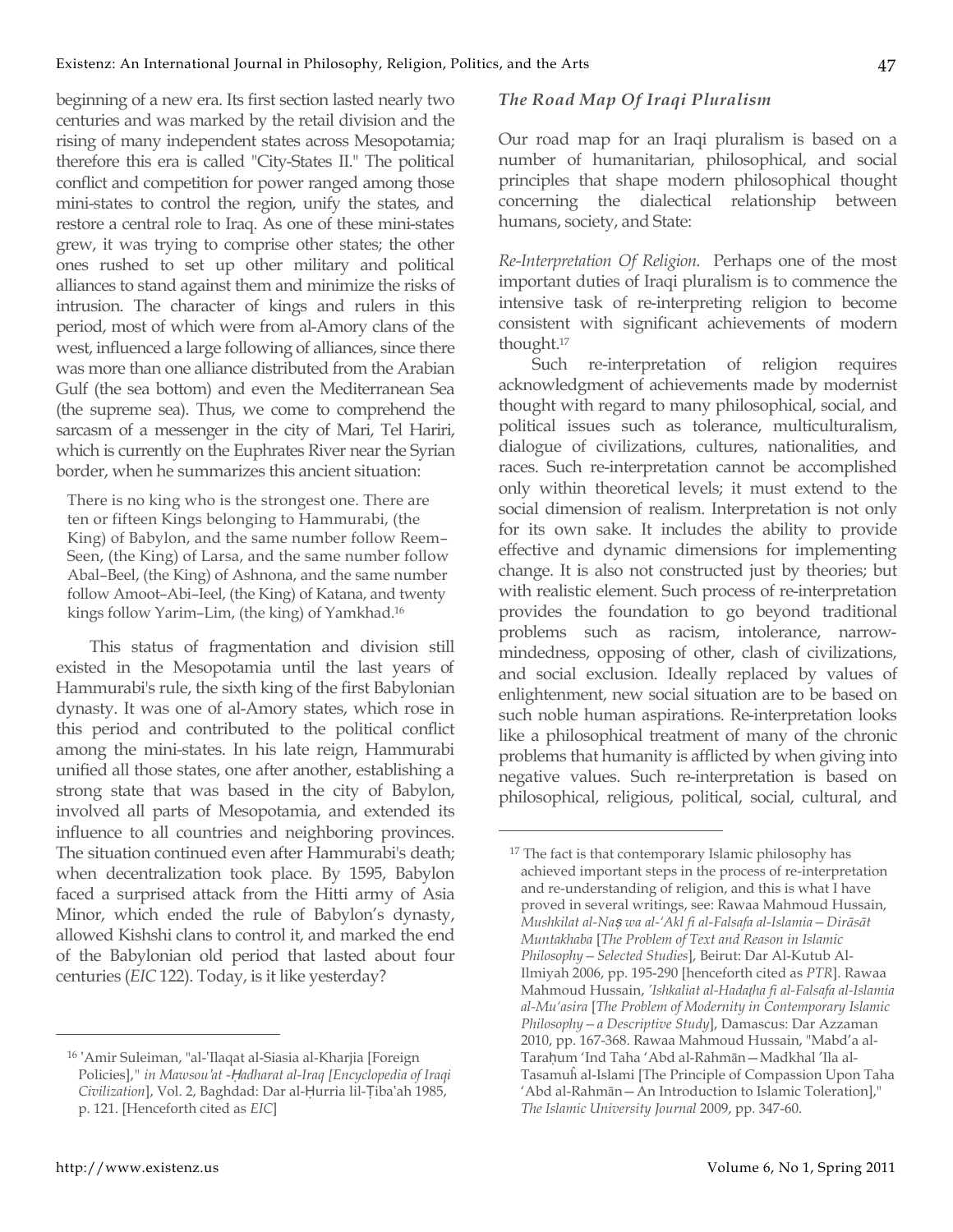educational processes that, in the beginning, are the responsibility of an intellectual elite until values become self-coordinated and socially inclusive.

Fazlur Rahman notices that there are substantial differences in the character of modern developments in different Muslim regions, which are to be accounted by four factors: (1) whether a particular cultural region retained its sovereignty vis-à-vis European political expansion; (2) the character of the organization of the ulema, or religious leadership, and the character of their relationship with the governing institutions; (3) the state of the development of Islamic education and its immediate accompanying culture; and (4) the character of the overall colonial policy of colonizing powers. While such local and regional differences in the development of Muslim responses to modernizing changes in the field of education are important, the underlying uniformity of these responses must not be overlooked. Rahman addresses two important theoretical considerations and indicates that they have been adopted by modern Muslim theorists: (1) that the acquisition of modern knowledge be limited to the practical technological sphere, since at the level of pure thought Muslims do not need Western intellectual products—in fact, such negative ideas should be avoided, since they might create doubt and disruption in the Muslim mind, (2) that Muslims without fear can and ought to acquire not only Western technology but also its intellectualism, since no type of knowledge can be harmful, and that in any case pure thought and science were assiduously cultivated by Muslims in the early medieval centuries, whence they were taken over by Europeans.18

Thus, tradition is a more specific concept than more general idea of culture, and it "should not be understood as non-reflexive, primordial culture but, more dynamically, as the ensemble of practices and arguments that secure the social bond and provide cohesiveness to human communities of varying scale" (*IM* 46-7). It could be seen as bundled templates of social practice transformed, transmitted, and reflected upon by arguments and discourses across cultures and generations. The cultural codes of traditions are administered by cultural elites but also depend on the active role played by practitioners, who are primarily the common people or "commoners." Traditions are relevant both within pre-modern communities and—in a starkly mutated form—within modern or modernizing societies.19

The dialectic of the tradition and modernity into the process of re-interpretation of religion could be summarized as

the most significant nexus linking Islamic traditions to modern societies is represented by the way in which traditional notions of the common good fit into the norms and apparatuses of a modern public sphere. The idea of the common good and the notion of the public sphere are related in complex and significant ways. Ideas and practices targeting the commoners and educating them to the pursuit of the common good often play a role within pre-modern cultural traditions; on the other hand, the public sphere is a key communicative space that supplies meaning and cohesion to modern, especially—but not exclusively democratic societies.20

However, we must note that any attempt at an anatomy of essential structures of religious life immediately faces the question of a definition of religion. The Religious studies field is bestrewn with the decaying corpses of rejected definition, found to be either too vague to be of any functional value; or too cumbersome to be anything other than a summary description of typical features found in traditions which be general consent are part of the comparative field of religious studies; or perhaps to specific to include types of religion that are found at the other end of the spectrum. We believe that the study of religious ideology requires noticing its empirical manifestation (if not in the perception of its participants, whose integral comprehension of their tradition may well lead them to see all its phenomena as a simple whole), which is immensely complex. There is a vast range of phenomena to be found even within one tradition, with beliefs and life practices, its esoteric inner life as well as its outward forms, its rituals and ethical attitudes, its

 $\overline{a}$ 

<sup>18</sup> Fazlur Rahman, *Islam & Modernity: Transformation of an Intellectual Tradition*, Chicago, IL: University of Chicago Press 1982, p. 43. [Henceforth cited as *IM*]

<sup>19</sup> Armando Salvatore, "Tradition and Modernity within Islamic Civilisation and the West," in *Islam and Modernity: Key Issues and Debates*, eds. Muhammad Khalid Masud, Armando Salvatore, and Martin van Bruinessen, Edinburgh: Edinburgh University Press 2009, pp. 3-45, here pp. 5-6.

<sup>20</sup> Armando Salvatore, "The Reform Project in the Emerging Public Spheres," in *Islam and Modernity: Key Issues and Debates*, eds. Muhammad Khalid Masud, Armando Salvatore, and Martin van Bruinessen, Edinburgh: Edinburgh University Press 2009, pp. 185-205, here p. 186.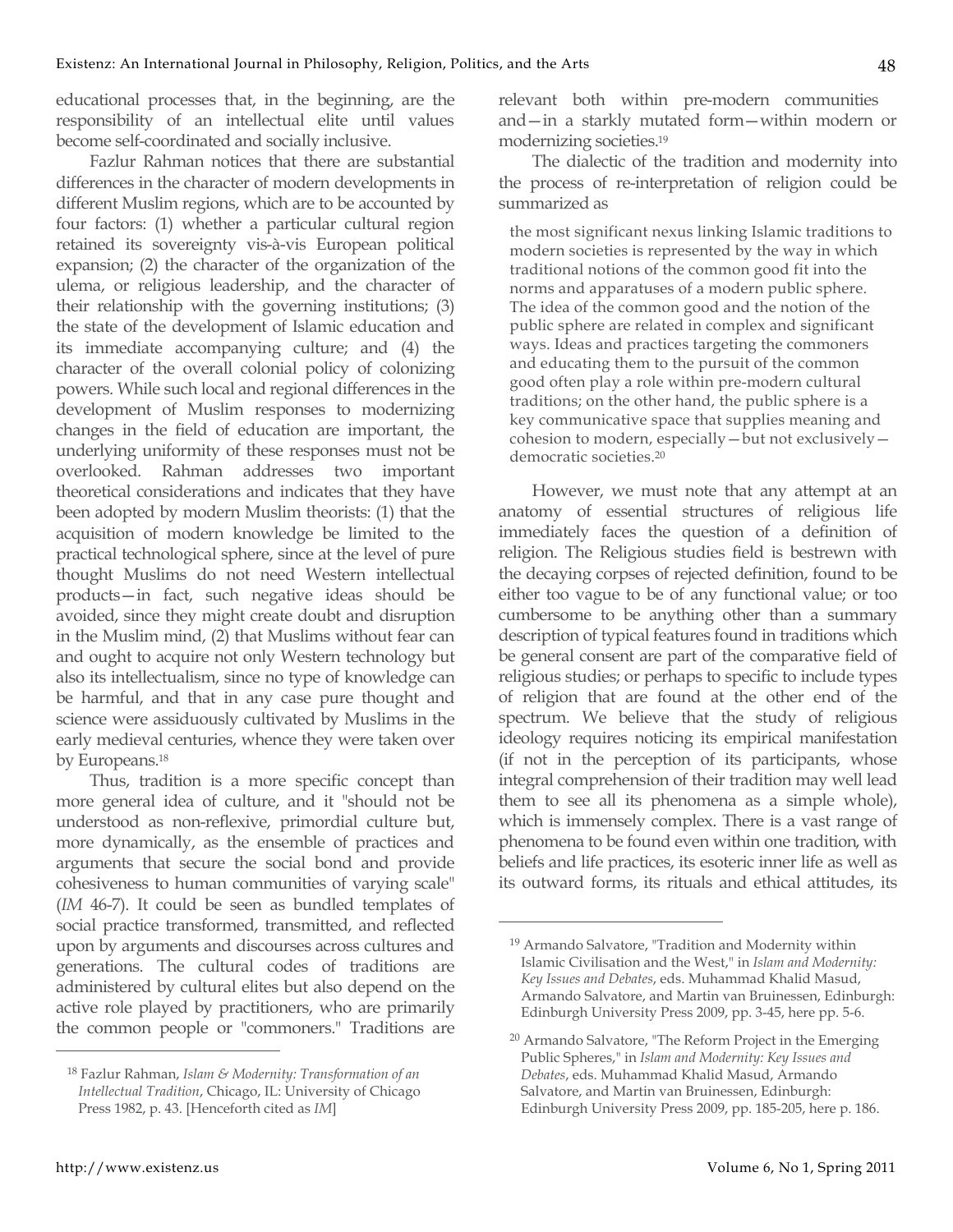intense and casual participants, its classical scriptures and its continuing process of interpretation, its priests and prophets—and so on, leading to a much longer list of diverse ways on how to be religious.21

Religion is a social fact, self-critical and reflexive, and identifies its communities in a transparent manner. It can be described and interpreted as observable and testable, a part of identifiable social systems. Religious experiences are somehow embedded in shared social constructs that are symbolized, codified, and institutionalized in communities. In case of individuals who testify to intense experiences of an extramundane reality, these can be treated as religion only if the individual incorporates the experiences into the life of an already existing identifiable community, or, forges the experience into a new religious movement comprising a definite group. The term identifiable refers to the requirement that a scholar places limits around communities under study, using historical methods or defining them geographically, or restricting them according to social or cultural criteria. The identifiable community often entails far more within specific parameter other than religion; but in its religious dimension, it possesses identifiable characteristics. Its primary focus points toward what members of the community postulate collectively as an alternate reality or realities. Communities themselves engage in acts of believing, expressed symbolically in language, usually in rituals, stories or texts, which in turn produce experiences that an outsider presumes to be similar, since they result from shared symbolic systems.22

However, this interpretation of religion, in fact, is not acceptable from one of the most prominent intellectual Islamist in Iraq, Muhsin Abdul-Ḥameed, because he believes that religion is a divine phenomenon, which is represented by Qur'ān and Sunnah of the Prophet and that is radically different from the ideology of human being.

Abdul-Ḥameed begins his analysis on religion by providing a definition of the phrase "Islamic thought," as a product of modern terminology that includes all thought produced by Muslims from its origin (the Prophet) to today, from cosmological knowledge related to God, universe and man, to current notions of jurisprudence and interpretation of general knowledge in the framework of the principles or Islamic doctrine, law, and behavior.

Abdul-Ḥameed confirms that such thought is not Islam because the latter is a divine revelation represented by Qur'ān and Sunna, and human thought does not have the infallibility of Islam itself, and should not be confused with it, because the result will be the integration of human thought into divine revelation. It is a most dangerous thing to turn ideas from realms of human life to scared religion, for example in punishment of people, because the natural result of such mixing will be a great mischief and a distortion of principles of the true religion. Another factor is restricting movement of thought about human concerns by means of infallible principles that must not be criticized.23

Therefore, religious ideologies urgently need a reinterpretation of comprehensive responsibility, by overcoming interpretations that were produced in the middle ages, which no longer correspond with the achievements of modern thought. This will also ease the problems of history that overburden contemporary Iraqis, and increase confusion between what is historical and what is contemporary. Unfortunately, what is currently found in the streets of Iraq is a repetition of what had already happened before in history. As if time is turned off, what happened in the past is the same as what is happening now in the era of globalization. The process of re-interpretation is a very complicated manner, as it relates to the separation of religious and ideological, spiritual and temporal, absolute and relative, as well as textual and intellectual. Religious ideologies are in dire straits to make a reassessment of their principles, ideas, and applications;

 $\overline{a}$ 

<sup>21</sup> Eric J. Lott, Vision, *Tradition, Interpretation: Theology, Religion, and the Study of Religion*, Berlin/New York: Mouton de Gruyter 1987, p.16.

<sup>22</sup> James L. Cox, *From Primitive to Indigenous: The Academic Study of Indigenous Religions*, Aldershot, England, Burlington, VT: Ashgate 2007, pp. 77-8.

<sup>23</sup> Muḥsin Abdul-Ḥameed, *al-Fikr al-Islami, Taquimuh wa Tajdiduh* [*Islamic Thought, its Reformation and Reconstruction*], Iraq: Dar al-Anbār Publishing House 1978, pp. 7-8. Indeed, the above ideas refer to a crucial difference between the absolute and relative, or, revelation and history, which is one of the substantial problems in Islamic thought. See PTR 1-332; Muhammad Qasim Zaman, *The Ulama in Contemporary Islam: Custodians of Change*, Princeton, NJ: Princeton University Press 2002, pp. 189-90; Nevval Sevindi, *Contemporary Islamic Conversations: M. Fethullah Gülen on Turkey, Islam, and the West*, ed. and intr. Ibrahim M. Abu-Rabiʻ, transl. Abdullah T. Antepli, Albani, NY: State University of New York Press 2008, p. 121.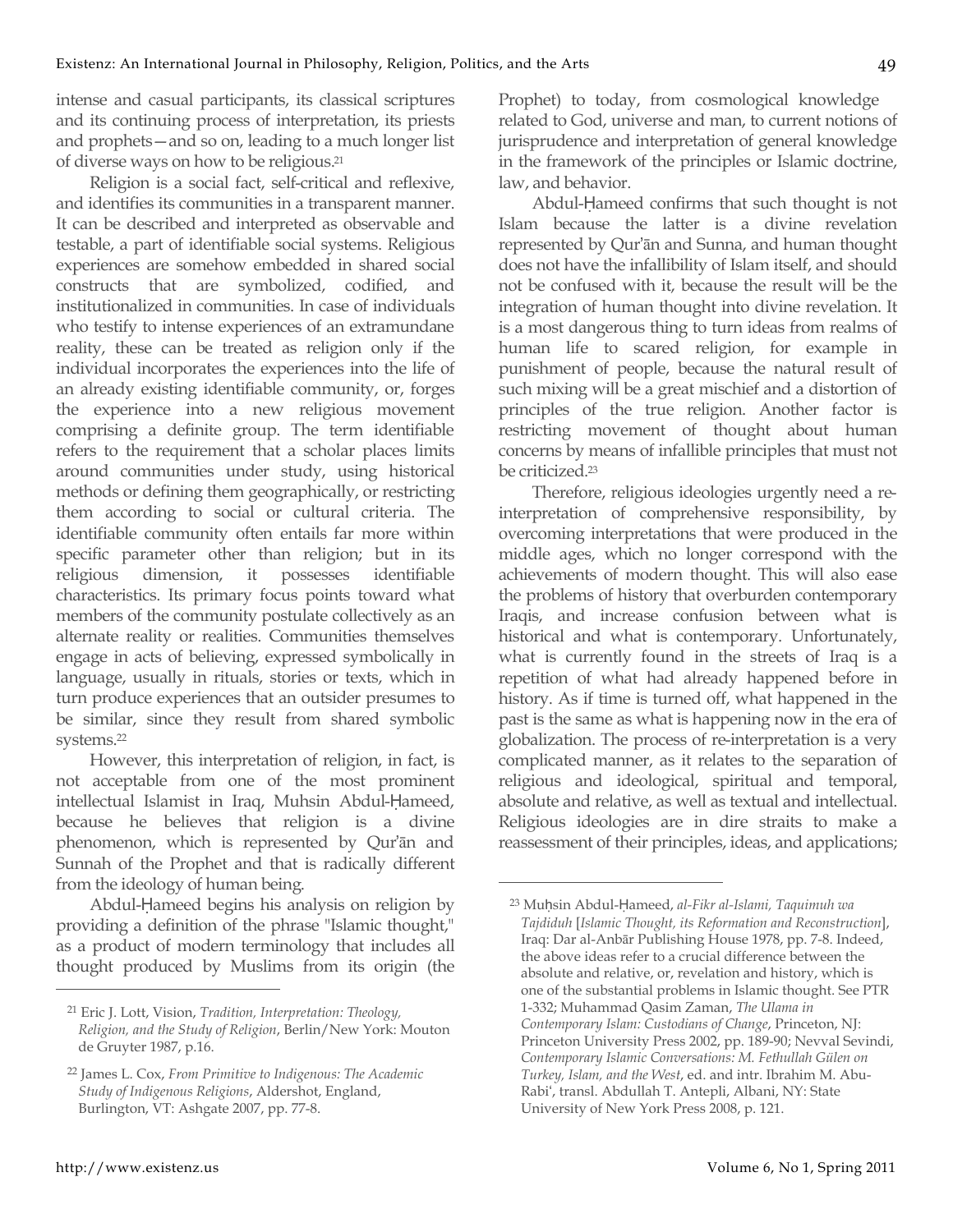through the use of selective funding and based on contemporary science to criticize the mechanics of such thinking and its implementation. Here, we come to the dynamics of mind and its critical ability to achieve the process of reflecting upon several levels, in order to reach multiple solutions for these societal problems. So far, there has been no such scientific and intellectual comprehensive process in current Iraqi ideological thought. It seems at a first glance that religious ideology maintains firmly located socially and politically, and perhaps even internationally, by repetition of what has happened historically. Here, we witness the paradoxical fragmentation of traditional/modern and old/new that is causing enormous consequences for the Iraqi individual, society, and state.

The re-interpretation of religion necessarily requires making a way for a diversity of perspectives, ideas, theories, and projects to allow for a multi-faceted perspective what might be called social wealth, in exchange for the exclusivity of forbidding. One view cannot offer a solution to the many social problems because it does not have its own permeability to the deep dimensions of these problems; but solutions lie in the opinions of many, as in a painting that integrates all natural and social scenes. Starting with a critical evaluation of self and an openness to correct historical mistakes, mutual desire to engage peacefully with the other paves the way. One of the difficult problems with religious ideologies is to overcome the dogmatic proceedings of thought, which requires a long and cumbersome historical march in self-criticism. The richness of self is inherent in the process of self-criticism and in communication with the ideological structures that shape the social system. A pre-condition becomes obvious that one cannot annihilate all ideologies for the survival of a given ideological structure alone. On the assumption of such utopian victory, an ideology will soon crack and age because it is a human trait for reconstructing and regenerating the mental soul to assume in essence a dynamic and dialectical dialogue with the other.

Meaningful interpretation that allows for dynamic and dialectical change will extend bridges of dialogue to others, by leaving out the sense of self-greatness, accepting humility, and bowing to reasonable and legitimate demands of others. What is supposed here is not to repeat what has happened in history, and make justification for it, even when it was bad! A comprehensive religious reconciliation will apologize for the mistakes of history rather than justifying them. Re-interpretation does not mean to abandon an ideological self and merge with anti-religious ideologies; but it includes the process of strengthening one's self-force in the course of a long process of renewing one's mental, critical, and ideological structures. This is exactly what perpetuates the survival of an ideology and enhances its engagement with the social environment. Ideological survival does not suppose, necessarily, the genocide of the other; but it serves, mainly, to keep the other, and then to begin a deep and lengthily dialogue with the other. Within such communicative social element, all ideologies will be able to survive because their survival and development depends on the survival and development of the other. The ideological ego maintains itself by remaining an other, thereby upholding the chance to survive. Does this process of re-interpretation reveal that it is not an abstract process, isolated from the social environment and outside world; but it is a process within a pure scientific level and also within the social behavior and political destruction?

*Transformation Into The Modernity Process*. Perhaps one of the most important features through the Iraqi model of pluralism is to confirm the comprehensive manner of entry into the pattern of modernity. The fact is that there is no comprehensive theory of modernity in Iraq, as a philosophical reference to Iraqi individuals, society, and state. I can say that Iraqi ideology lives now in the phase of pre-modernity, the one that Europe has lived for centuries. Actually, one cannot talk in detail about modernity as a focus of the overall task of Iraqi pluralism model. What we can talk about is a reference to a number of important topics included in the modernity, i.e., human conception, reaching to a comparison with Iraqi theory and practice.

*From Self And Subjectivity To Human Conception*. The process of interpretation of human conception can be begun through the ideas that treat the issue of self and subjectivity, which is one of the most important features of the modernity thought.

Paul Ricoeur expands the study of self-conception by starting with the question of the self. The first intention is to indicate the primacy of reflective mediation over the intermediate positing of the subject, as this is expressed in the first person singular: "I am" and "I think." This intentional idea draws support from the grammar of natural language inasmuch as they allow the opposition between "Self" and "I." The philosophical use of the term violates a restriction that has been stressed by the grammarian, namely that *soi*,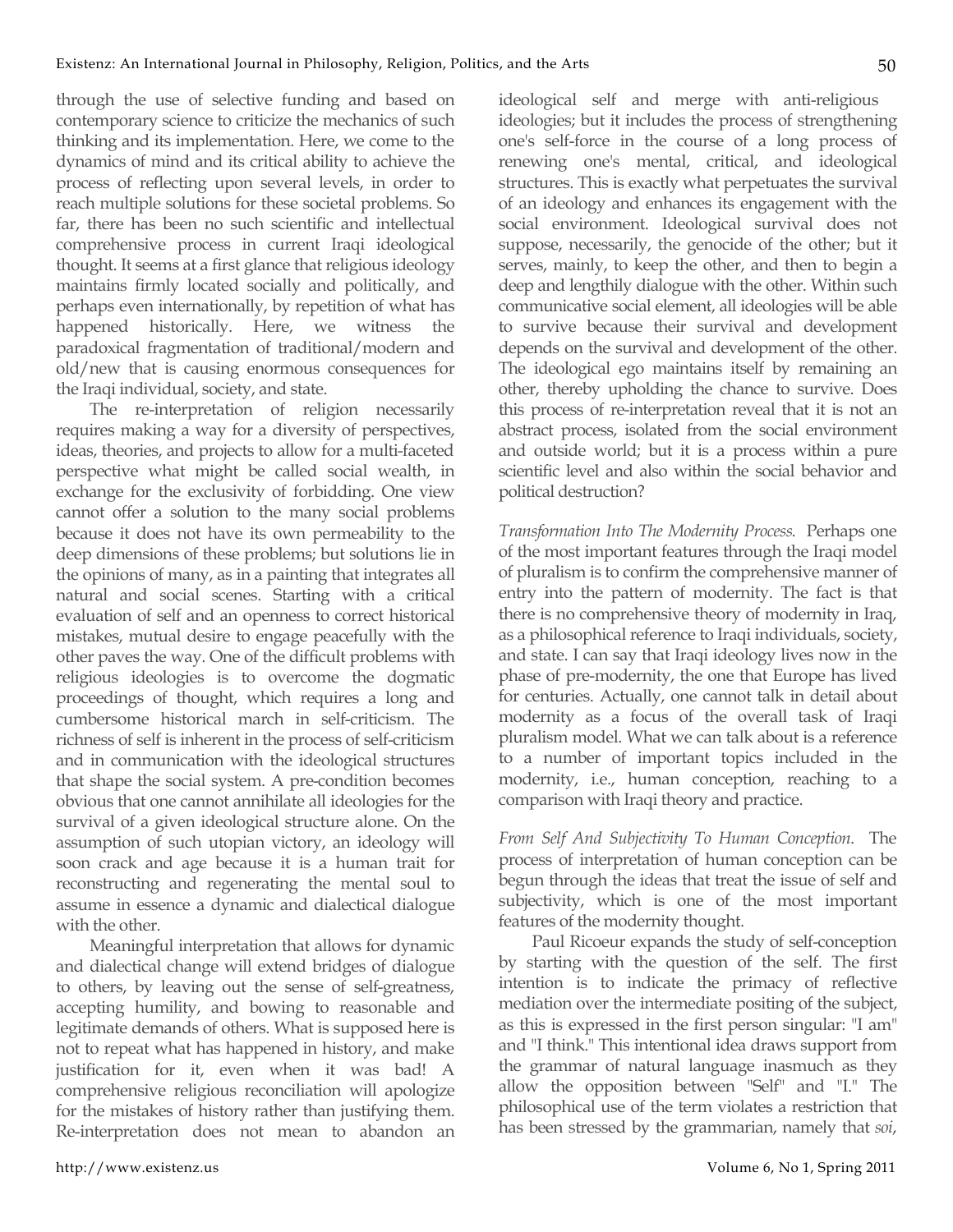i.e. the English self, is a third person-reflexive pronoun (himself, herself, and itself). The second philosophical intention, implicitly present in the title in the word "self," is to distinguish two major meanings of "identity" (the relationship between this "identity" and the term "self." Identity in the sense of *idem* unfolds an entire hierarchy of significations. In this hierarchy, permanence in time constitutes the highest order, to which be opposed that which differs, in the sense of variable or changing. The third philosophical intention is related to the preceding one, in the sense that *ipse*identity involves dialectic complementary to that of selfhood and sameness, namely the dialectic of self and the other than self. As long as one remains within the circle of sameness-identity, the otherness of the other self offers nothing original, other appears in the list of antonyms of "same" alongside "contrary," "distinct," "diverse," and so on. "Self as Another" suggests from the outset that the selfhood of oneself implies otherness to such an intimate degree that one cannot be thought of without the other, that instead one passes into the other, as we might see in Hegelian terms. I should like to attach a strong meaning to "as," "not only that of a comparison (oneself similar to another) but indeed that of an implication (oneself is inasmuch as being other)," Ricoeur suggests.24

(1) Individualization rests on specific designation procedures, distinct from predication, aiming at one and only one specimen, to the exclusion of all the others of the same class.

(2) These procedures have no unity a part from this aim. (3) Alone among the operators of identification, the indicators aim at the "I" and the "you," but they do so by the same token as the deictic terms, because they retain their reference to the utterance, understood as an event in the world.25

Subjectivity teaches us that an individual is free and autonomous.26 Intersubjectivity may be considered the condition of having validity in reference to more than one subject. Such a condition of validity

 $\overline{a}$ 

establishes a common agreement about something in the world. The artistic movements questioned the principle that language has a private and subjective value. The notion of intersubjectivity is not opposed to objectivity; but rather than to subjectivity, understood as an individual faculty of receiving the world, which one may also relate to the more general sphere of romantic/idealistic aesthetics. "In an intersubjective process the presence of an external object is at stake, and it is toward this object that a number of subjects have to address their efforts to find an agreement."<sup>27</sup>

Human capacities develop through social conditions which will increase their freedom; such actions might be guided by an internal consciousness of humans. It is evident that obstacles or impediments to freedom can be internal as well as external. It means that individuals could easily be doing what they want in the sense of what they can identify as their (socially formed) desires (or thing they think they desire); but by doing so actually entrench their freedom. "Freedom has been identified as involving and making qualitative distinctions between which desires and motivations are important. *Motivational conditions* have been highlighted as necessary for freedom in that individual must be able to discriminate between desires and *exercise a capacity to evaluate wants*, not just to justify them."28

Here, a movement is reached where the individual interacts with society; this is what might be called social communication. Distinguishing "'social' approaches to interpersonal communication from their predecessors is the view of relationship between 'person' and 'world' embodied in each."29 This concept leads to the conception of participation, which has become prominent in theories of development. "Modernizationbased approaches to development postulated topdown, economically driven views of development as

<sup>24</sup> Paul Ricoeur, *Oneself As Another*, transl. Kathleen Blamey, Chicago, IL: University of Chicago Press 1992, pp. 1-3. [Henceforth cited as *OA*]

<sup>25</sup> *OA* 30, see also Dino Gavinelli, "Fragments de modernité urbaine: formes de régénération et rénovation parisiennes," *Altre Modernità* 1/3 (2009), pp. 18-28.

<sup>26</sup> Nick Mansfield, *Subjectivity: Theories of the Self from Freud to Haraway*, New York, NY: New York Univeristy Press 2000, p. 13.

<sup>27</sup> Mario Moroni, "Dynamics of Subjectivity in the Historical Avant-Grade," in *Subjectivity: Avant Grade Critical Studies*, eds. Willem Van Reijen and Willem G. Weststeijn, Amsterdam/Atlanta, GA: Rodopi 2000, p. 4.

<sup>28</sup> Jill Marshall, Humanity, *Freedom and Feminism*, Aldershot, Hants, Burlington, VT: Ashgate 2005, p. 109.

<sup>29</sup> John Stewart, "Philosophical Features of Social Approaches to Interpersonal Communication," in *Social Approaches to Communication*, ed. Wendy Leeds-Hurwitz, New York, NY: Guilford Press, 1995, pp. 23-48, here p. 24.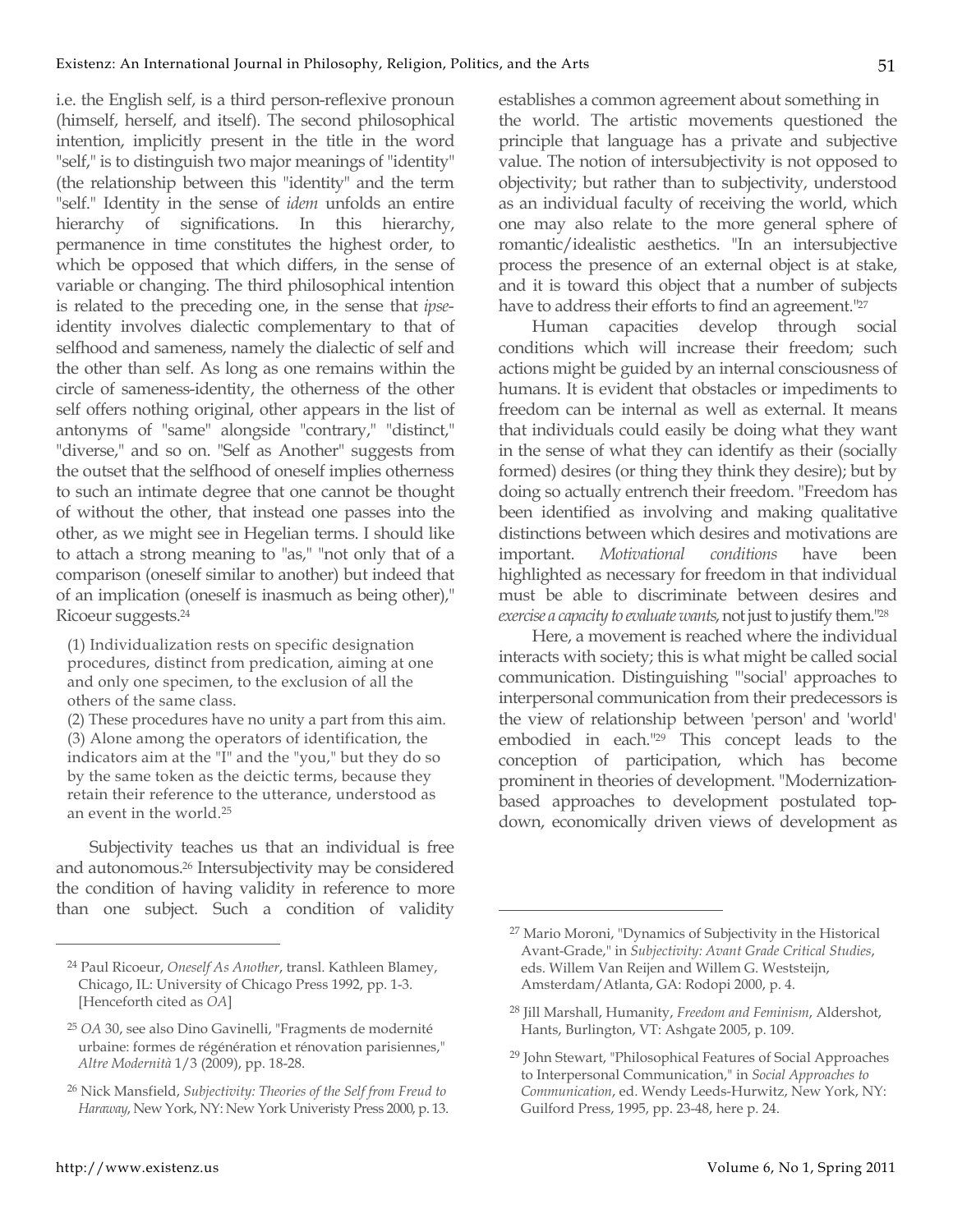growth and tended to be implemented with little regard for local context or culture."30

I would like to confirm a fact, or to say that it is a subjective assertion that, unfortunately, there is not any comprehensive theory about humanization in contemporary Iraqi philosophy and culture. All we have are fragments about human, which can be assumed through philosophy, poetry, literature, folklore, politics, and sociology in Iraqi theorizing.

For example, we find Badr Shākir al-Sayyāb, suffers from alienation, loneliness, and uniqueness of self because there is only things that are not vibrant. All what is there is a straight and direct road connects to death; where there is nothing. Here is his poem "Old Song":

O! What old is the crying recorder And old sound, Is still grunting in gramophone Sound still remains here; but the self of sound The melted heart by songs And the emotionless face, like dreams, is returned As a ghost in the kingdom of death – – Nothing – is there in nonexistence.31

While we find 'Abd al-Wahhāb al-Bayāti in his poetical singing makes exile as a subject to his poetry, which is cold, icy, and sweet in its rain. The exile is human, and there is not any exile just human that denies himself for nothing; but may be because he is probably exiled from his homeland, where policy does not leave a place for poet or dream. His poem "Autobiography of the Thief of Fire" speaks to this condition:

The thief of fire was coming with seasons Carrying out the testament of time – rivers, Coming and observing: Obsessing – in the horse race of the mortal human In the glow land that he resolve – The sun man and the harp woman ...

Foresees the waves of histories and the sadness of descendents of Birds – stones – dead

Bearing out the sea will for childhood – mosques – markets

The thief of fire was at the bar Sings for the birds, which were weakened from wandering in the gardens of snow I was tired Resisting sleep that falls with the ladders of night With the smoke and rain I saw his pale face in the deep of the cup, His hand passes over her red hair in the spiral of dance, And over the night, snow and smoke.32

While Nāji al-Tikriti suffers from the duality of being a human and social human being, who cannot live alone; but he needs to be living with others in order to meet the humanitarian and social needs. Unfortunately, he cannot live with them because of their evils and problems, and this, of course, causes a profoundly disruption in his personal and individual psychological side; tearing caused by the result of natural need of the social human, or for socializing, and what does this duplicity cause of tragedies because of the evils of others.

Nāji Al-Tikriti explains the tragedy of this duality by saying that

people are the people around you, and you are a human being who has no choice to deal with people. You have no choice but to exclusivity to survive from their evils, and you do not want to get away, so as not to lose your humanity in this life. Wind pushes you towards them; you are pushing, practicing, going ahead, carrying out the burden of whom cannot hold charges and sorrow to those who were crushed by the teeth of life.33

Ali al-Jābiri sees that philosophy, civilization, and human concerns are combined interests involving questions concerning the ordeal of modern humans, despite of the manifestations of material and technical progress. This tribulation is distributed among the material, intellectual and spiritual dimensions because it is being composed of a triangle, whose compositions are interfering up and down, or organically and dialectically. When philosophers thought that this

 $\overline{a}$ 

<sup>30</sup> Jody Waters, "Power and Praxis in Development Communication Discourse and Method," in *Redeveloping Communication for Social Change: Theory, Practice and Power*, ed. Karin Gwinn Wilkins, Lanham, MD: Rowman & Littlefield Publishers 2000, p. 90.

<sup>31</sup> Badr Shākir al-Sayyāb, *Azhār wa Asā*ṭ*ir* [*Roses and Myths*], Beirut: Dār al-ʻAwdah 1982, p. 72.

<sup>32 &#</sup>x27;Abd al-Wahhāb al-Bayāti, *Sira* Ḍ*ātia li Sarq al-Nār* [*Autobiography of the Thief of Fire*], Baghdad: Ministry of Information 1974, pp. 74-7.

<sup>33</sup> Nāji al-Tikrit, *al-Jidār* [*The Wall, a Novel*] Baghdad: Dār al-Sh'ôn al-Thaqāfia al-ʽĀmah 1998, p. 32.